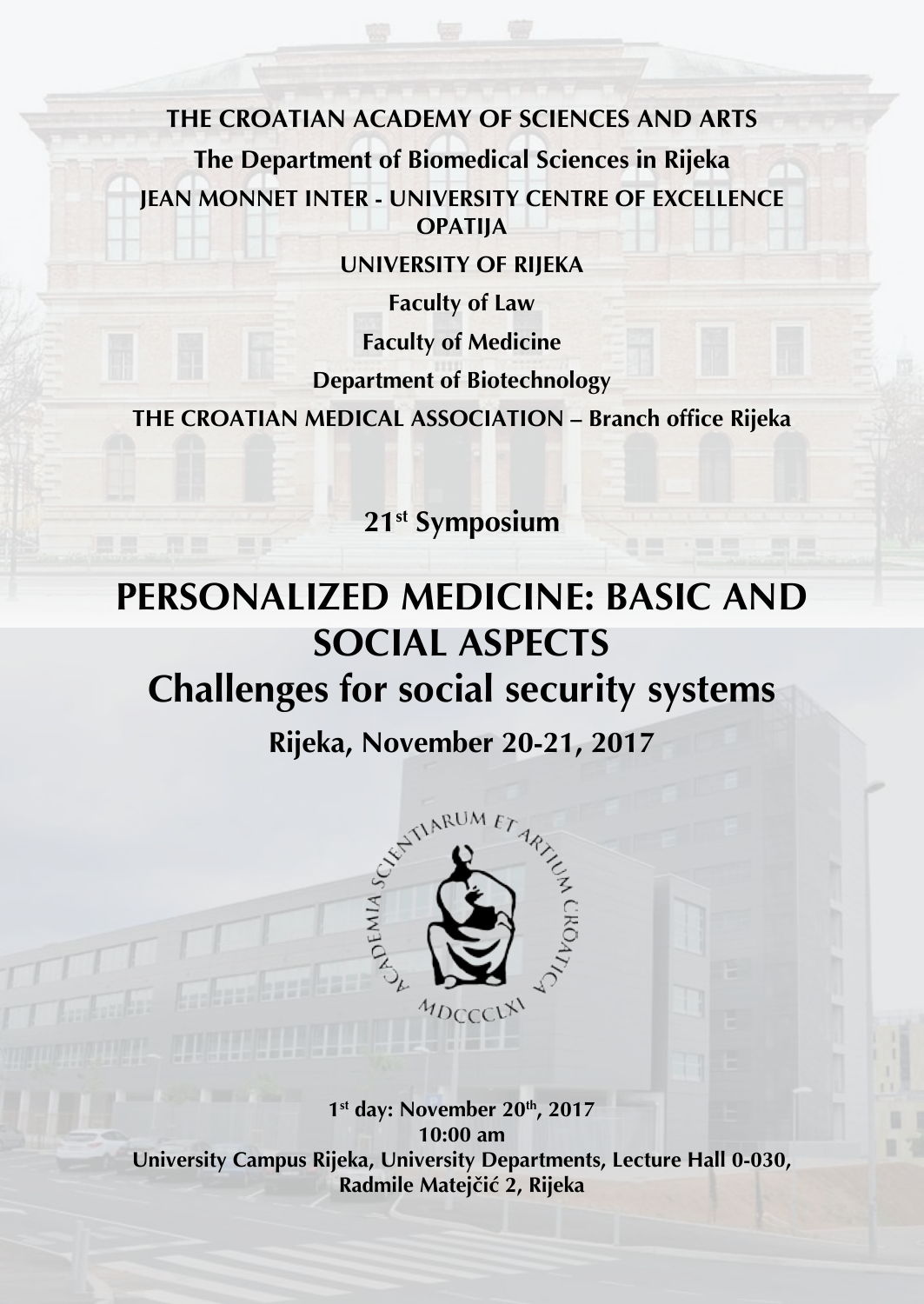# *Scientific Committee* **Daniel Rukavina, president** Nada Bodiroga - Vukobrat, Krešimir Pavelić

*Organizing Committee* **Nada Bodiroga - Vukobrat, president** Marija Kaštelan Mrak, Ana Pošćić, Adrijana Martinović, Gordan Gulan

*Registration: 9,00 – 10:00 am*

Participants who want a certificate from the Croatian Medical Chamber need to register on the day of the symposium. Lunch and refreshments during break will be provided free of charge. Parking is free and provided in the building of the Student Center Rijeka (Radmile Matejčić 5)

#### **Information**

Željana Mikovčić, Department of Biomedical Sciences in Rijeka, Radmile Matejčić 2, Rijeka Phone: 051 584 826, e-mail: rimed@hazu.hr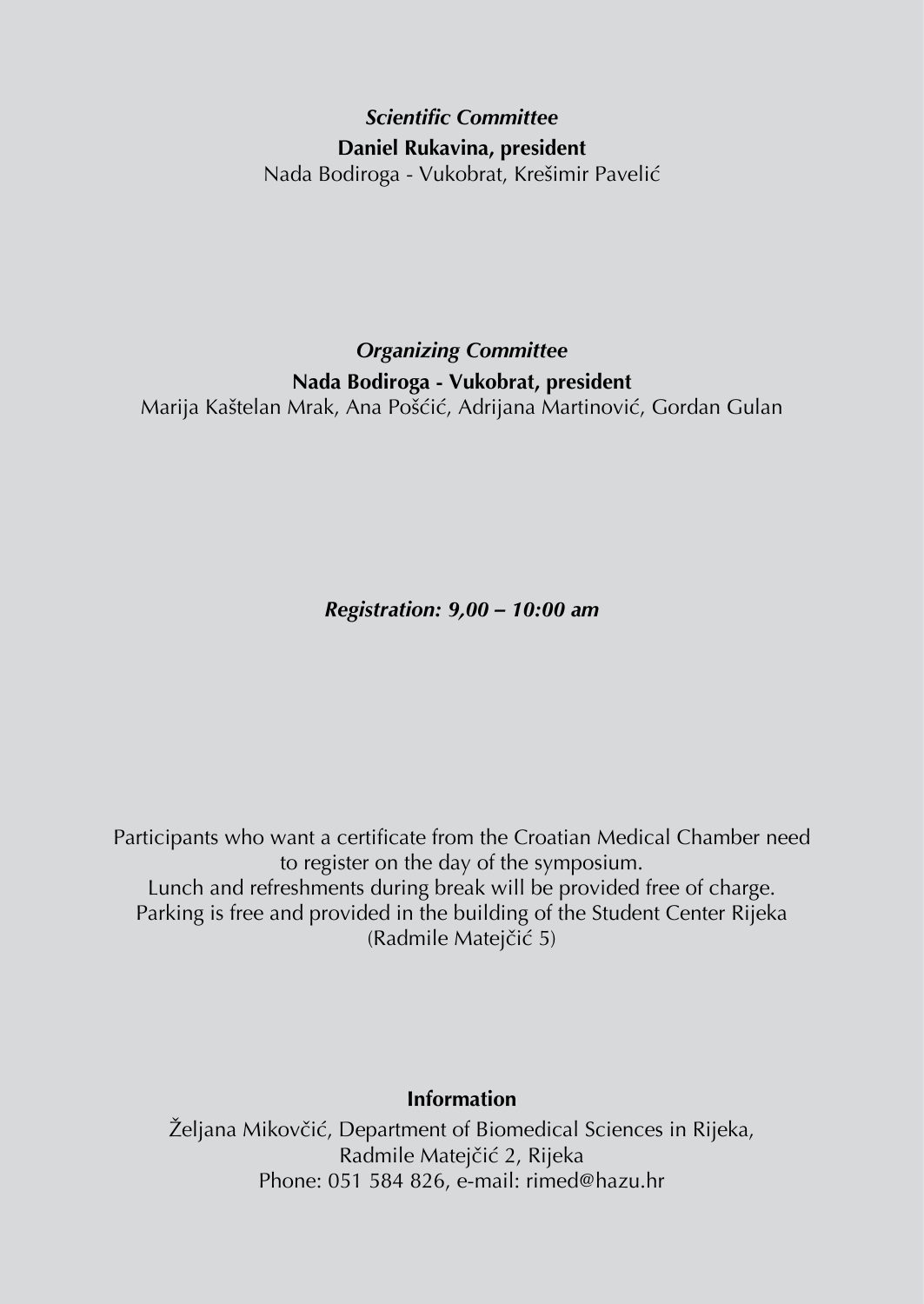# **P R O G R A M OPENING (10,00 – 10,30 h)**

#### *Introduction*

**Daniel Rukavina,** Head, Department of Biomedical Sciences in Rijeka, Croatian Academy of Sciences and Arts, Rijeka, Croatia

**Nada Bodiroga - Vukobrat,** PhD., Professor, Faculty of Law, University of Rijeka, Rijeka, Croatia, President of the Organizing Committee

#### *Welcome speeches*

**Tomislav Rukavina,** M.D., PhD., Professor, Dean of the Medical Faculty, Rijeka, Croatia

**Vesna Crnić - Grotić ,** PhD., Professor, Dean of the Faculty of Law, Rijeka, Croatia **Snježana Prijić - Samaržija,** PhD., Professor, Rector of the University of Rijeka, Rijeka, Croatia

**10,30 – 12,15 h**

# **I. PERSONALIZED MEDICINE – MEDICAL ASPECTS**

#### **Chairmen: Daniel Rukavina and Nada Bodiroga Vukobrat**

**Hans - Peter Zenner,** M.D., PhD., Chairman Ethics Commission, Medical Faculty, University of Tübingen, Tübingen, Germany

#### **Personalized Medicine - Impact on Ethics and Processes**

**Ivan Đikić,** M.D., PhD. Professor, Institut for Biochemistry, Goethe University, Frankfurt, Germany

**Understanding causes of human diseases and individual patient differences**

# **Lunch with a panel of speakers: 12:15 – 13:15**

**13,15 – 15,30 h**

# **Chairmen: Krešimir Pavelić and Sonja Pavlović**

**Jasna Peter Katalinić,** PhD., Croatian Proteomics Society and Department of Biotechnology, University of Rijeka, Rijeka, Croatia

#### **Potentials of mass spectrometry for personalized medicine**

**Sonja Pavlović,** PhD., Institute of Molecular Genetics and Genetic Engineering, University of Belgrade, Belgrade, Serbia

**A new era of personalized medicine: CRISPR gene editing**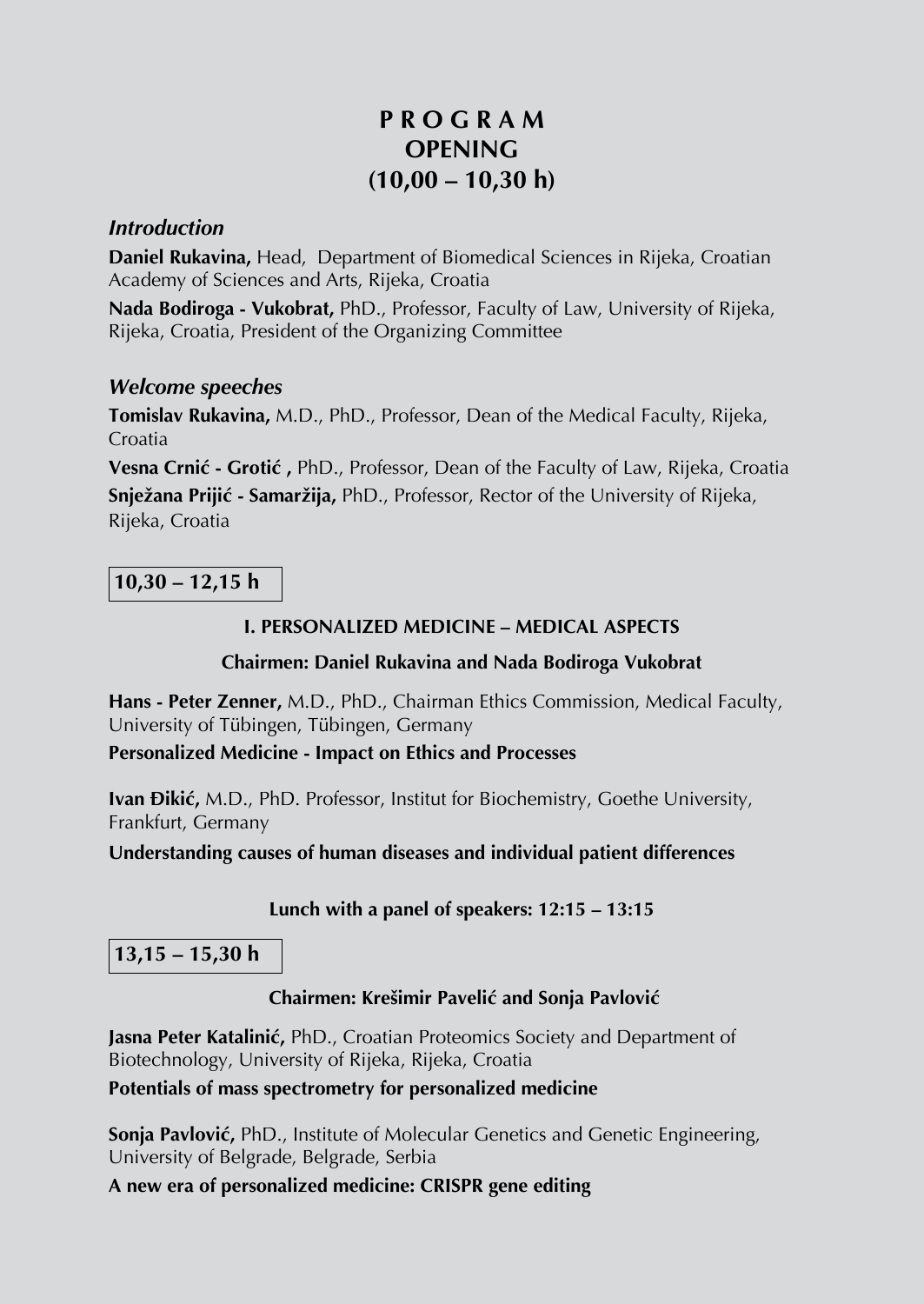**Davor Štimac,** M.D., PhD., Professor, Medical Faculty and Clinical Hospital Center Rijeka, Rijeka, Croatia **Fecal microbial transfer – Personalized medicine in gastroenterelogy**

**Damir Miletić,** M.D., PhD., Professor, Medical Faculty and Clinical Hospital Center Rijeka, Rijeka, Croatia **MR imaging in personalized treatment planning for patients with rectal cancer**

#### **II. CLOSING REMARKS: Daniel Rukavina**

# **2nd day - November 21st, 2017 10:00 am Location: Faculty of Law, Hahlić 6, Rijeka**

#### **III. HEALTH ECONOMICS AND LAW IN PERSONALIZED MEDICINE**

**10,00 – 10,45 h**

#### **Chairmen: Nada Bodiroga Vukobrat and Hana Horak**

**Lucia Ruggeri,** PhD., Professor, School of Law, University of Camerino, Camerino, Italy

**Rethinking data protection in personalized medicine**

**Elvio Baccarini,** PhD., Professor, Faculty of Philosophy, University of Rijeka, Rijeka, Croatia

**The right to Live and Competing Needs**

# **Coffee break: 10,45 – 11,15 h**

# **11,15 – 13,40 h**

**Maks Tajnikar,** PhD., Professor, Faculty of Economics, University of Ljubljana, Slovenia; **Petra Došenović Bonča,** PhD., Assistant Professor, Faculty of Economics, University of Ljubljana, Slovenia

**Personalised medicine from the socio-economic perspective: evolutionary or revolutionary?**

**Davor Mance,** PhD., Faculty of Economics, University of Rijeka, Croatia; **Diana Mance,** PhD, Department of Physics, University of Rijeka, Rijeka, Croatia;

**STEM as a stem of a more cost-effective personalized medicine**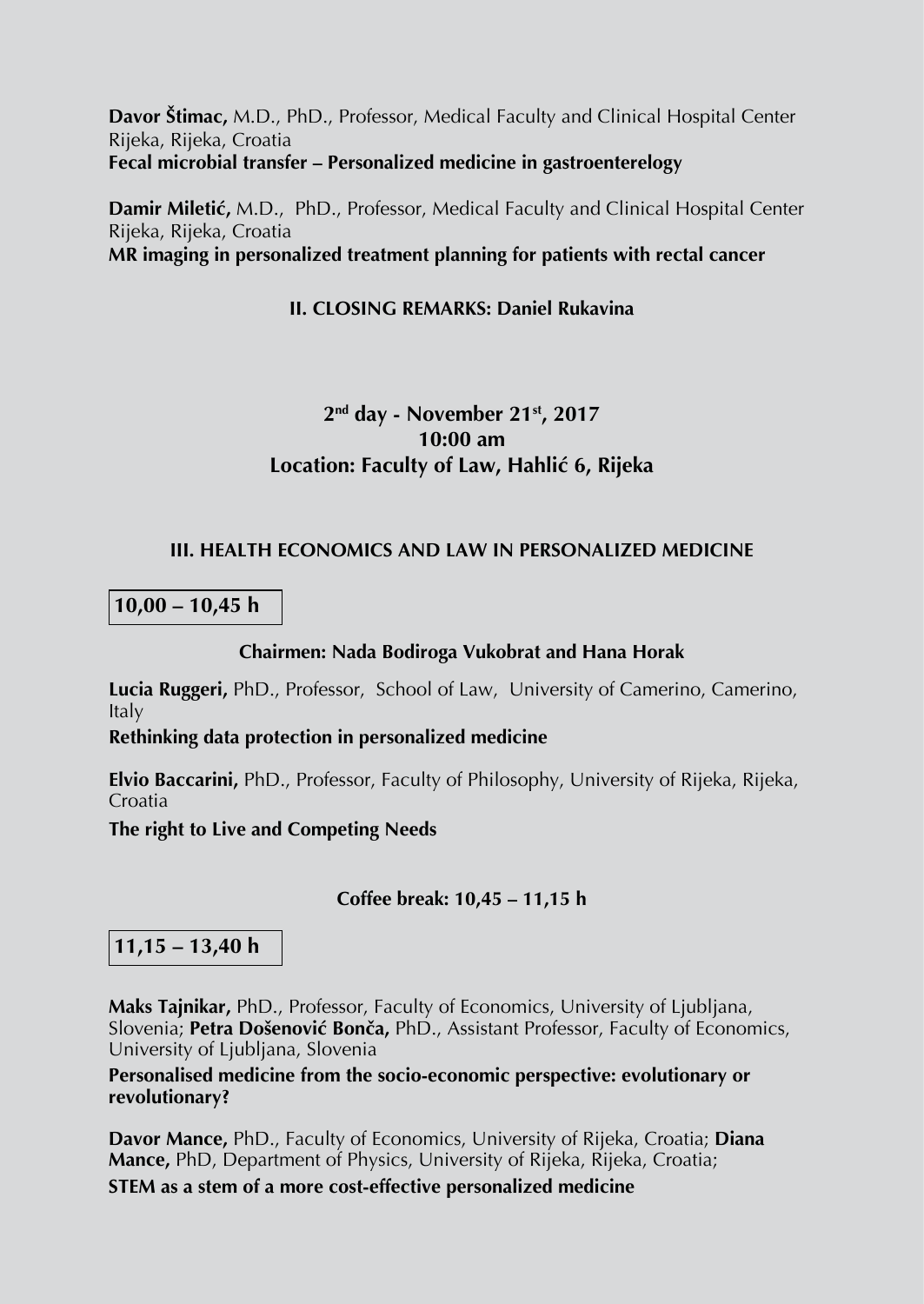**Marija Kaštelan Mrak,** PhD., Professor, Faculty of Economics, University of Rijeka, Croatia; **Danijela Sokolić,** PhD., Assistant Professor, Faculty of Economics, University of Rijeka, Croatia

#### **Implementation of Personalized Medicine in Croatia: Where do we Stand and how to Proceed**

**Nenad Vretenar,** PhD., Assistant Professor, Faculty of Economics, University of Rijeka, Croatia; **Jelena Jardas Antonić,** PhD., Assistant Professor, Faculty of Economics, University of Rijeka, Croatia

#### **Security of data and exposure to moral hazard under GDPR**

**Ana Pošćić,** PhD, Assistant Professor, Faculty of Law, University of Rijeka, Rijeka, Croatia

**Recent EU Developments on the Reverse Payment Settlements in the European Pharmaceutical Market**

**Mijo Božić,** PhD., LLM, University of applied sciences Ludwigsburg, Ludwigsburg, Germany

#### **Regulatory Requirements relating to Certification of Medical Devices**

**Nada Bodiroga - Vukobrat,** PhD., Professor, Faculty of Law, University of Rijeka, Rijeka Croatia; **Hana Horak,** PhD., Professor, Faculty of Economics and Business, University of Zagreb, Croatia

**Connected Health and Data Protection in Personalised Medicine**

# **IV. CLOSING REMARKS : Nada Bodiroga - Vukobrat**

# **Lunch with a panel of speakers: 13:40**

The scientific symposium is supported by the **Croatian Science Foundation project No. 5709** "Perspectives of maintaining the social state: towards the transformation of social security systems for individuals in personalized medicine", and the **University of Rijeka project No. 13.08.1.2.03 "Social security and market competition"** and with friendy support of **Hanns-Seidel-Stiftung.**



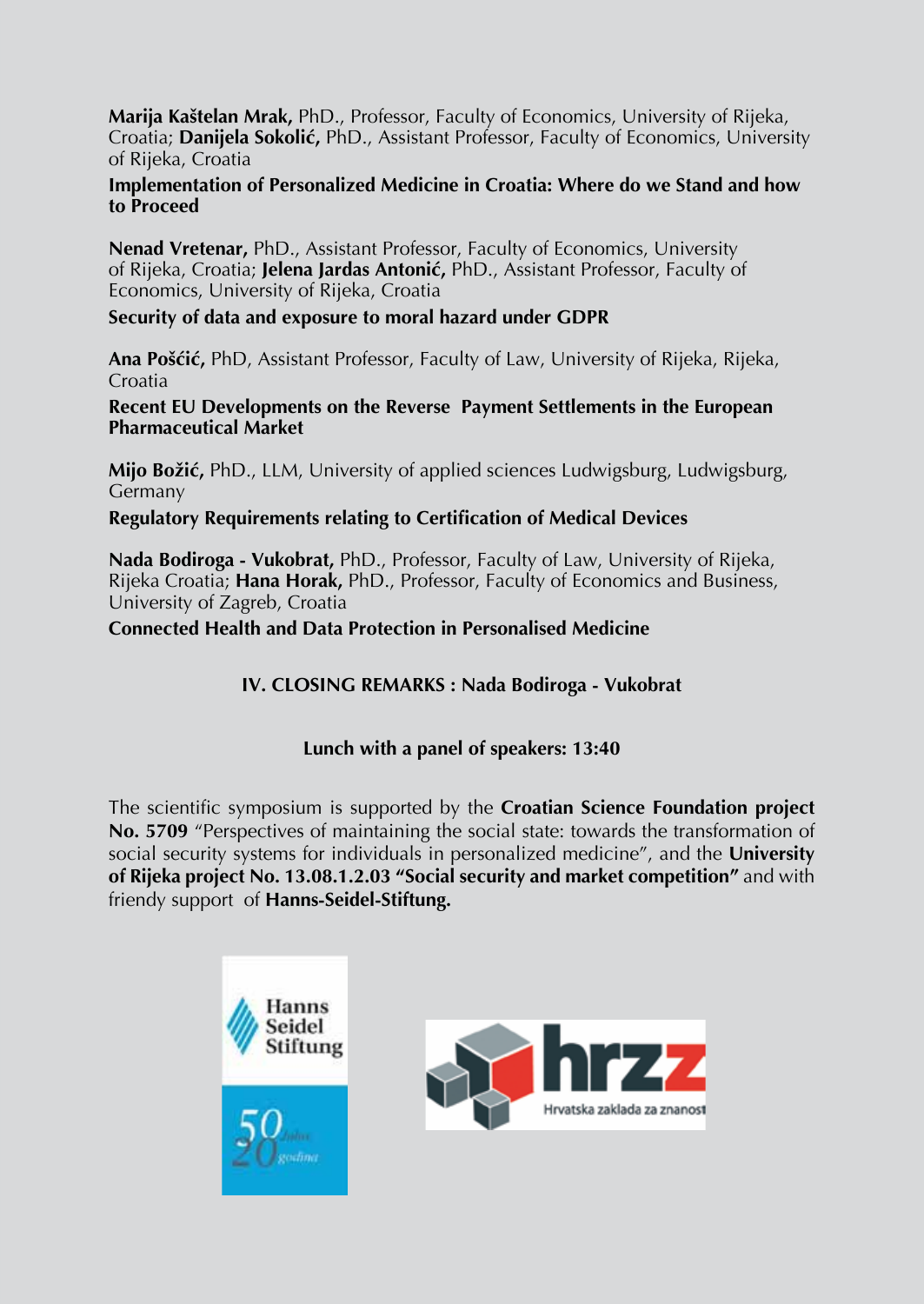#### **Personalized Medicine - Impact on Ethics and Processes**

#### **Hans - Peter Zenner**

Medical Faculty, University of Tübingen, Tübingen, Germany

Individualized medicine implicates a series of ethical questions. The use of predictive information requires a balance between therapy and anonymization for the protection of third party personal rights. Predictive information may help but also may produce severe burden to patients. Thus, in addition to the right of informed consent patients should have the right of non-knowledge that may result in conflicts. Thoughts may be instrumental how to perform preventive measures without violating patients rights of autonomy and non-knowledge. A general discussion of the society may be suggested.

#### **Understanding causes of human diseases and individual patient differences**

**Ivan Đikić 1,2**

1 Institute of Biochemistry II, Frankfurt/Main, Germany 2 Buchmann Institute for Molecular Life Sciences, Goethe University, Frankfurt/ Main, Germany

The basic principle of personalized or "precision" medicine is the notion that the specific causes of diseases are rooted in individual patients' genomic, epigenetic and proteomic characteristics. Based on these premises clinical approaches to diagnosis, treatment, and prevention commonly incorporate these individual differences. For example, the unique biology and genetics of a patient's tumors often determines the progress of the disease as well as the optimal treatment strategies. Modern technologies enable us today to collect with deep resolution individual genetic and molecular markers of a patient tumor and healthy tissues before and during therapy. The high density of collected data is processed via informatics resulting in a therapeutic power to predict who is going to respond to a therapy but also after responding who is likely to relapse or what the causes of relapse might be, thus being at the frontier of personalized cancer medicine. More recently, we have started to comprehend that individualized human microbiota also has an effect on human diseases development (diabetes, allergy, cancer, neurodegeneration) and success of personalized medicine. This topic will be discussed focusing on the influence on microbiota on cell metabolism in gastrointestinal tumors. Lastly, diseases in general have a complex multicomponent process during their onset and progression. However, recent evidence indicates to common molecular principles are shared between different diseases such as cancer, neurodegeneration and infectious diseases. Few recent examples from our lab will be presented to indicate how this new knowledge has an impact in clinics on therapy efficacy and individualized approaches to treat different human diseases.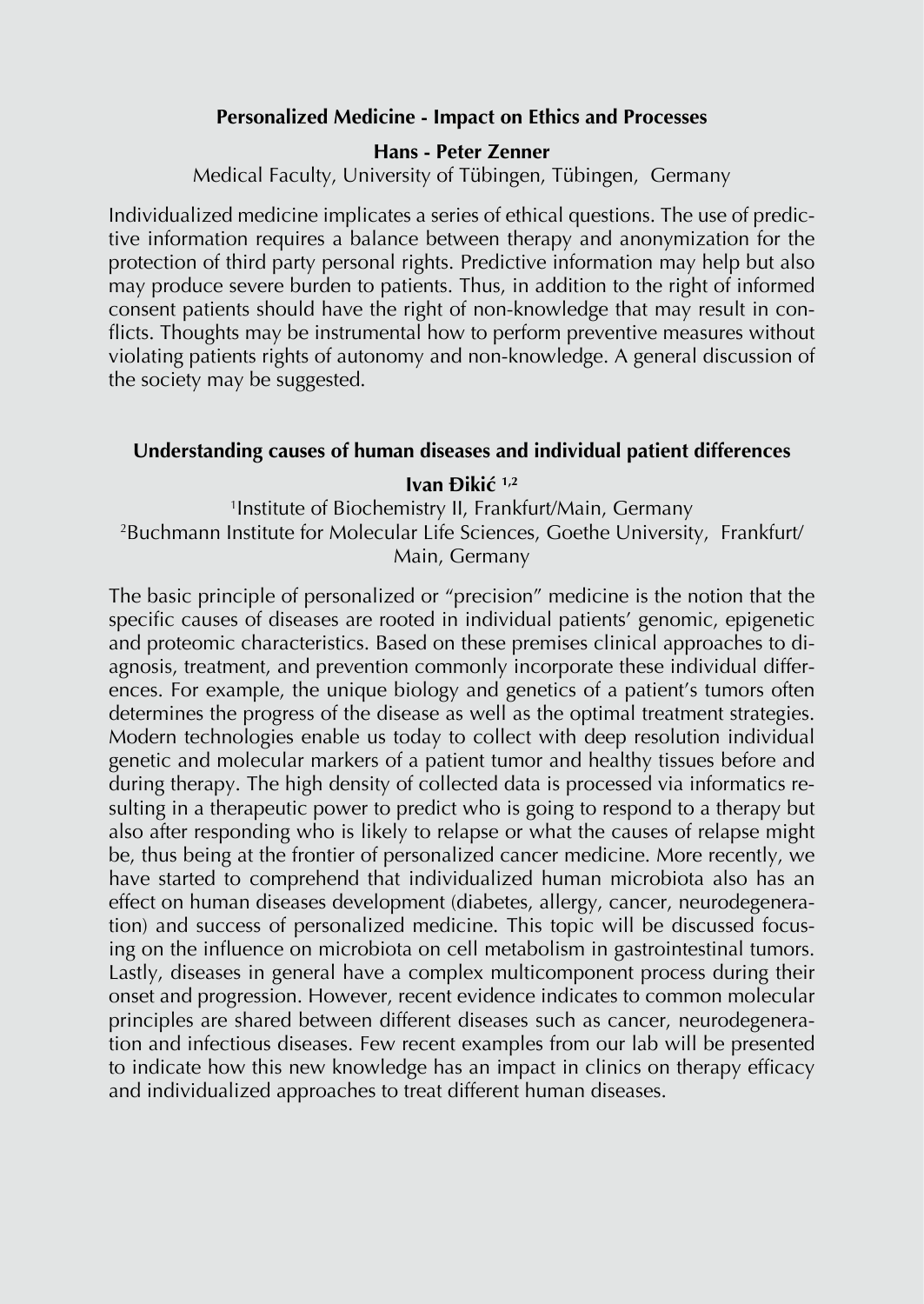# **Potentials of Mass Spectrometry in Personalized Medicine**

# **Jasna Peter Katalinić**

Croatian Proteomics Society, Rijeka, Croatia

Mass spectrometry (MS) is an analytical technique which identifies molecular composition of compounds as charged entities in the gas phase without changes to their structure. The applications of mass spectrometry are broad and powerful, encompassing analysis of gas, liquid and solid materials in chemistry, physics, biology and medicine. In this way MS became a most general source of structural information in environmental analysis, isotope dating and tracking, trace gas analysis, proteomics, lipidomics, metabolomics, and finally in clinical applications and forensics.

The concept of personalized medicine was implied by observations on heterogeneous character of human diseases, where the underlying molecular mechanisms can vary dramatically between patients. By stratifying patients according to their genetic patterns, mRNAs, proteins and other biological molecules in subgroups, important level of information leading to clustering of data and new concepts for individual diagnosis and therapy can be obtained and the data sets leading to subtype models integrated.

MS in proteomics plays a central role for personalized medicine, where it contributes to identification of protein molecular structure on the level of primary gene products and their co- and post-translational modifications, as well as to the patterns of their processing. Mass spectrometry differentiation technologies across multiple platforms encompass different configurations for sample handling, different levels of separation, MS data acquisition and bioinformatics. Chief techniques used for differentiating proteins in discovery proteomics experiments and monitoring their changes are relying on either in-vivo isotopic labeling and on chemical labeling of headgroups for fragmentation analysis, or on label-free strategies based on integration of extracted ion chromatograms.

To evaluate potential impacts for personalized medicine quantitative proteomics strategies and the tissue analysis by imaging will be presented in this lecture and critically assessed.

# **A new era of personalized medicine: CRISPR gene editing**

# **Sonja Pavlović**

Institute of Molecular Genetics and Genetic Engineering University of Belgrade, Belgrade, Serbia

Medicine was always aspired to be personalized, directed to each patient as a unique case. In our time, genomics has provided a solid foundation of knowledge for personalized medicine. Genetic differences between individuals impact their morphological and physiological characteristics, as well as their health and individual's disease risk. Personalized medicine, also called genome-based medicine and precision medicine, uses the knowledge of genetic basis of the disease to individualize treatment for each patient. The most important achievement of ge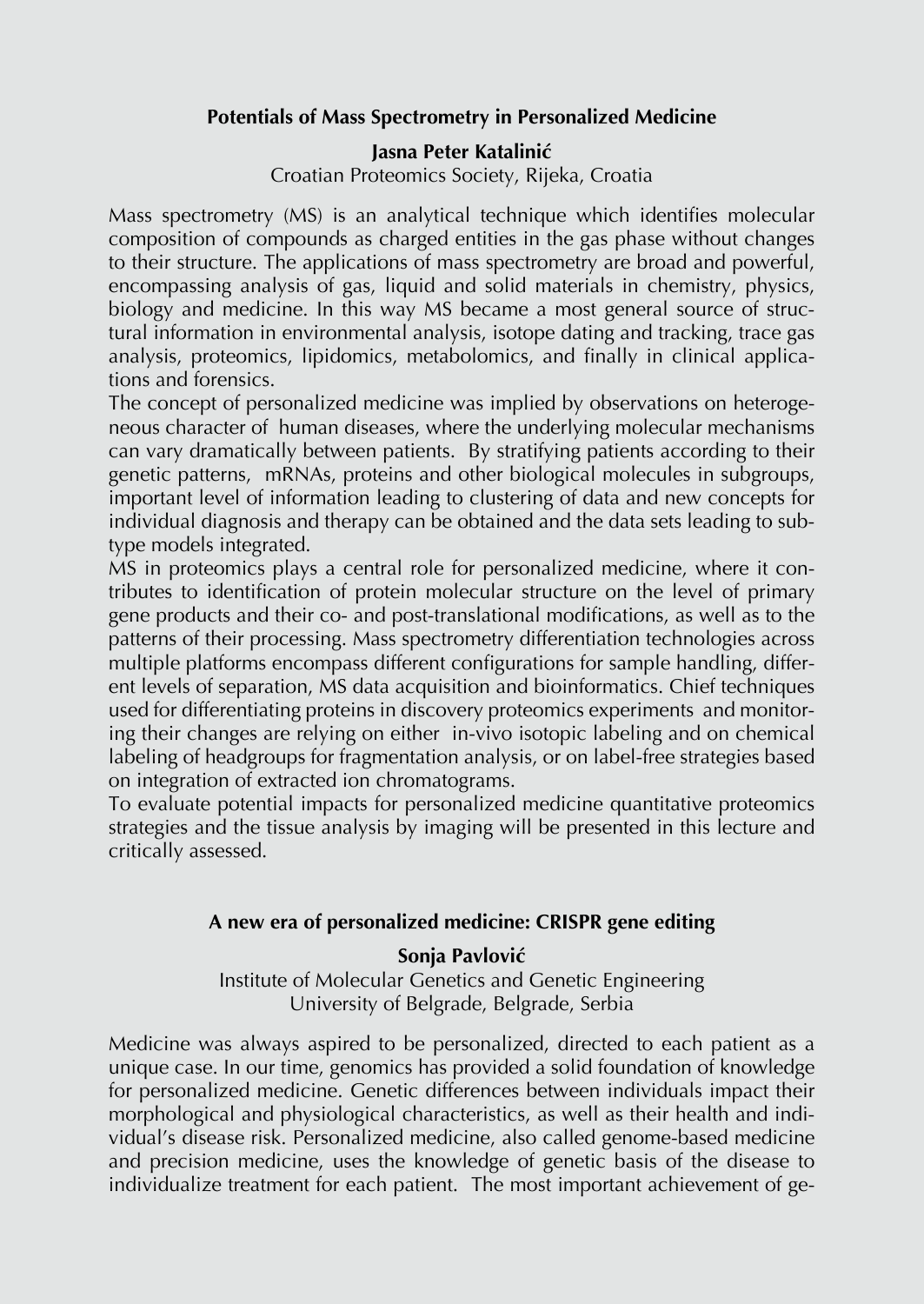nome-based medicine and the ultimate goal of medical science is to develop gene therapy which will fight or prevent a disease by targeting disease causing genetic defect. Additionally, cellular and tissue therapies have opened new possibilities for personalized treatment of many patients.

The goal of gene therapy is substitution of a defective or missing protein by introducing an intact copy of a faulty gene or by induction of a genetic material which modifies the effect defected gene has on a cell. Various types of vectors have been considered for gene transfer, with viral vectors emerging as a potent transporter of a gene of interest. Although gene therapy demonstrated remarkable results in some cases, it also pointed out some of the limitation of viral gene transfer, which include the need for improved efficiency of gene delivery and insertion of the gene into non-oncogenic sites. With the recent development of genome editing technologies, the direct DNA-level repair of primary mutations in the absence of off-target activity has been achieved. This gene therapy approach avoids the risk of insertional mutagenesis inherent to integrating vectors, giving rise to a much "safer" gene therapy strategies.

Genome editing is a set of related techniques that make it possible to introduce precise genetic changes to a specific section of DNA. The last few years have seen a rapid change in ease, affordability and accessibility of the genome editing technique. Genome editing with engineered nucleases is a type of genetic engineering in which DNA is inserted, deleted or replaced in the genome of a living organism using "molecular scissors". Among them, the CRISPR system is commonly used. CRISPR systems are adaptable immune mechanisms used by many bacteria to protect themselves from foreign nucleic acids, such as viruses or plasmid. Recently, a simple version of the CRISPR/Cas system, CRISPR/Cas9, has been modified to edit human genomes. Cell-based therapies have already employed genome editing in effort to cure patients with severe forms of inherited diseases and hematological malignancies.

Predictions in the field of genomics and other "omics" promise that in next decade personalized medicine will be applied on an everyday basis in health care systems. Precisely, the development of new technologies that enable rapid genome sequencing of each patient, genome editing and bioinformatics programs that correlate genetic profile and clinical data indicate that we are getting closer to personalized medicine.

Key words: personalized medicine, gene therapy, cell therapy, genome editing, CRISPR/Cas system

# **Fecal microbiota transfer – personalised medicine in gastroenterology**

**Davor Štimac 1,2**

1 Clincal Hospital Center Rijeka, Rijeka, Croatia 2 Faculty of Medicine, University of Rijeka, Rijeka, Croatia

Personalised medicine could shortly be defined as giving right dose of the right drug to the right patient at the right time. Nowadays personalised medicine is widely accepted because with such an approach, we can treat our patients more efficiently.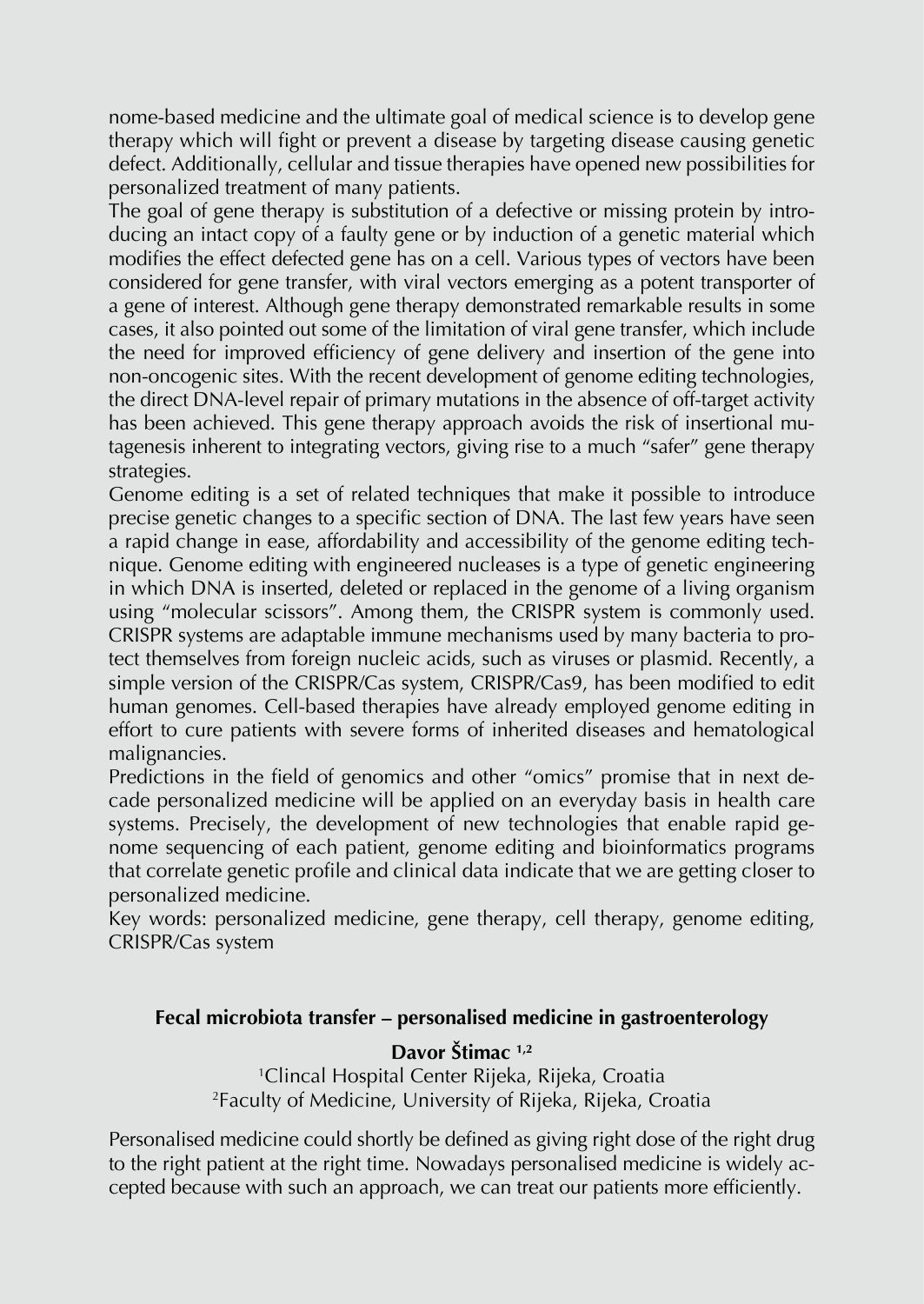The human microbiome project says that the human body has 100 trillion microscopic life forms living in it. While human genome project has 23 000 genes, human microbioma project has more than 1 million genes and therefore is the new challenge in the field of personalised medicine. Distribution of most important groups of bacteria like Actinobacteria, Firmicutes, Bacteroidetes, Proteobacteria, Fusobacteria and others differs widely in our body and has specific characteristics in mouth, oesophagus, stomach, small and large intestine and other organs of every human. Human microbiota therefore is a new challenging field in personalised medicine. Curable potential of human microbiota transfer is the treament of many diseases, especially those involving small and large intestine. Mostly accepted indication for faecal microbiota transfer is Clostridium Difficile infection in antibiotic resistant patients. There are also other potential diagnosis like IBD, IBS, metabolic syndrome and many others.

Faecal material for transfer can be prepared as fresh or frozen. Fresh stool should be used within 6 hours after defecation. To protect anaerobic bacteria the storage and preparation should be as brief as possible. Faecal material should be suspensed in saline using a blender and sieved in order to avoid the dogging of infusion syringes and tubes. Frozen faecal material should be stored at – 80° C, and on the day of faecal infusion faecal suspension should be thawed in a 37° C warm  $\,$ water bath and infused within 6 hours. Transfer can be made via upper or lower GI tract endoscopically through a tube.

Faecal microbiota transfer is a new approach to personalised medicine without drugs, but with natural transfer of healthy donor microbiota to patient with potentially curable disease. In the lecture we will present our first experiences in patient with Clostridium difficile infection treated in our institution

# **MR imaging in personalized treatment planning for patients with rectal cancer**

#### **Damir Miletić 1,2**

1 Faculty of Medicine, University of Rijeka, Rijeka, Croatia 2 Clinical Hospital Centre Rijeka, Rijeka, Croatia

Colorectal cancer is the second leading cause of death from cancer for men and the third for women in Western countries with significant male predominance for rectal cancer. Optimal management of rectal cancer requires multidisciplinary decision making procedure and accurate staging which is critical for treatment planning. Magnetic resonance imaging (MRI) has become the imaging gold standard for local staging as it allows stratification of patients into distinct prognostic groups. MRI features other than T and N include tumour invasion of the potential circumferential resection margin (CRM) and extramural rectal veins (EMVI), discontinuous tumour deposits, relationship to the intersphincteric plane in low rectal tumours and to pelvic compartments in advanced disease. MRI enables the identification of high risk tumours where the use of neoadjuvant therapy is justified and is a robust method of identifying patients with a strong likelihood of complete response after preoperative treatment. Reliable assessment of the local extent of tumour is mandatory for surgical planning. The mesorectal fascia forms the boundary of the surgical excision plane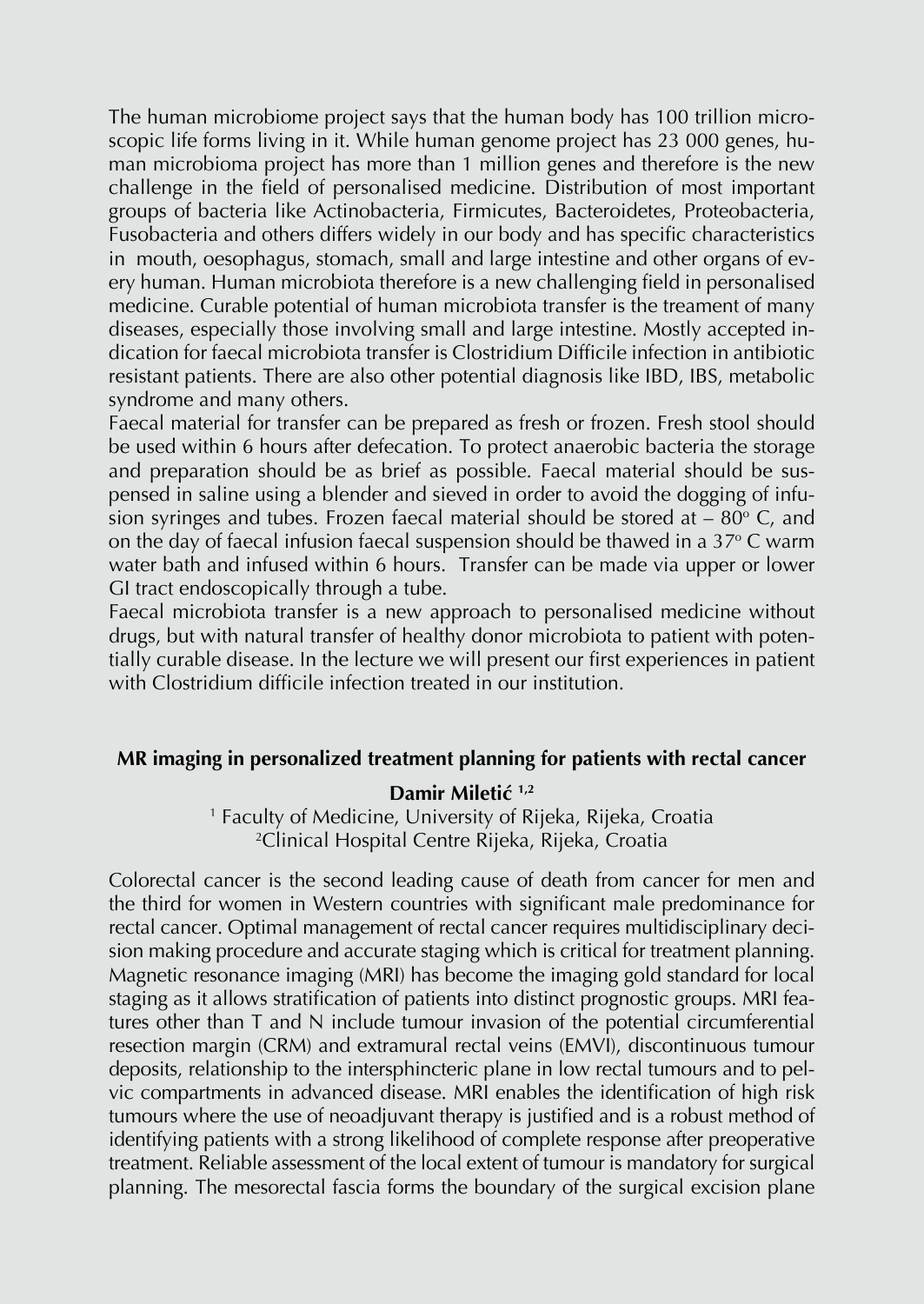during total mesorectal excision (TME). Tumour extending to within 1 mm of the surgical TME plane (mesorectal fascia and intersphincteric plane) is associated with a high risk of local recurrence. Patients who have CRM threatened by tumour involvement are recommended to undergo preoperative neoadjuvant chemoradiotherapy. Reassessment of MRI scans after preoperative treatment has implications for surgical planning, the timing of surgery, sphincter preservation, deferral of surgery for good responders, and planning of alternative treatment for radiologically identified poor responders. High resolution T2 weighted sequence is fundamental for the assessment of locoregional tumour propagation. Diffusion-weighted MR imaging measures Brownian motion of extracellular water molecules. Diffusion restriction reflects high cellular density and can be used to indirectly predict tumour aggressiveness and reveal early-stage radiation-induced fibrosis and prevent overstaging. A key challenge in MRI remains the interpretation of post-radiation fibrosis. Magnetic transfer (MT) imaging utilizes differences in the magnetization interaction of free water protons and macromolecular-bound protons. Fibrosis is rich in macromolecules due to the presence of collagen and transfer of magnetization will be high. The perfusion index is used to quantify tumour microcirculation. Regression of tumour microcirculation is considered an important early prognostic factor for treatment response, before reductions in tumour volume. Whole-body molecular imaging is used to assess all lesions in the body which has significant advantage over in vitro diagnostic testing, as not every lesion can be biopsied. Furthermore, analysis of small biopsy samples is insufficient to assess intratumoral heterogeneity or phenotypic dedifferentiation over time. PET is well-established phenotypic imaging that can assess glucose metabolism which is elevated in most cancers. Hyperpolarized MRI allows direct insights into metabolic pathways. In preclinical studies it was shown that tissue pH, as an important biomarker for diagnosis and therapeutic monitoring of tumours, can be assessed noninvasively via hyperpolarized MRI. Non-invasive and repetitive measurements of biological tumour characteristics have the potential to predict which patients will benefit from a particular treatment and enable more specific patient selection. MRI with use of existing capabilities plays pivotal role in local staging of rectal cancer and has become an important tool for personalized treatment planning in these patients. There is a tremendous potential for further development in this challenging area.

# **Rethinking data protection in personalized medicine**

**Lucia Ruggeri** University of Camerino, Camerino, Italy

Personalized medicine is not so much preoccupied with the current state of health, as it is with the future health condition of a person. Its addressees are new categories of patients, or better said 'non-patients': healthy persons, for which medical science predicts future pathologies. The advancement of personalized care amplifies the necessity to develop collections of big health data concerning an increasing number of persons, which allows studying groups with similar genetic structure in a homogenous manner. This is the reason why new sources of data collection are being developed in addition to the traditional biobanks, such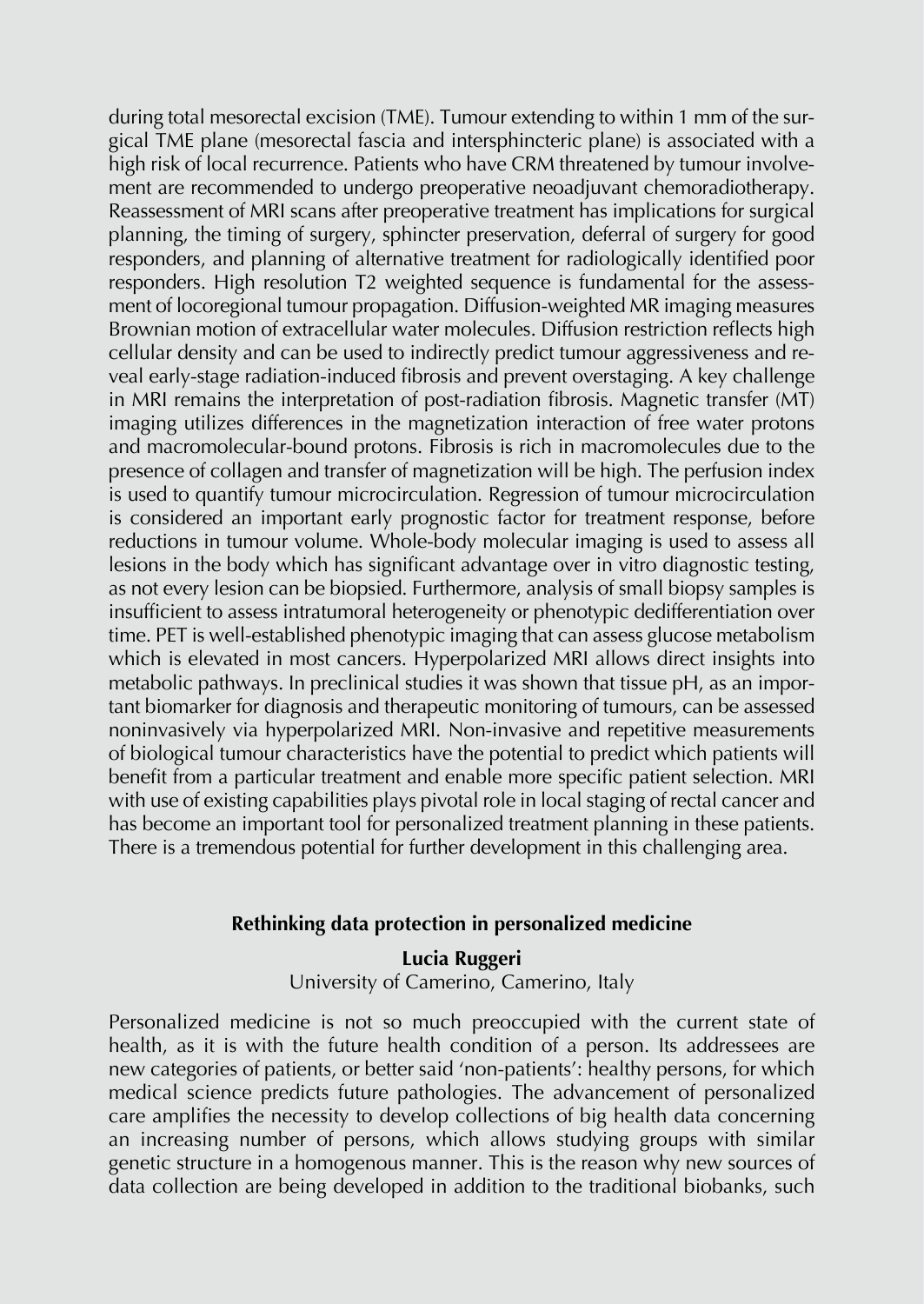as smartphone apps or portable devices for monitoring health related physical activities and habits of millions of people.

The use of biological samples and data is mostly self-regulated, based on the principles and rules devised in non-EU member states, because biobanks and companies operating the big health data are situated predominantly outside of the EU. Biological sample transforms into an electronic record, which can be shared and accessed by third parties in contractual relations with the biobank or technological platform managing the data. The new EU data protection regulation and the EU clinical trial regulation safeguard the development of research, but also require balancing this interest with the protection of fundamental rights. Genetic data may be used to prevent the development of a disease, but they can also be used to block access to employment or health insurance. It is therefore necessary to establish the appropriate mode of using the data, their dissemination to third parties associated with the biobank or the platform, as well as safety measures adopted to protect not only the biological sample, but also the electronic record associated therewith.

In order to preserve the right to control the use and the potential disclosure of data (i.e. informational privacy), it is necessary to reform the existing models of informed consent, so that they include:

- 1. information about the use of biological sample for research or other purposes,
- 2. adequate description of the data management system (opt-in or opt-out),
- 3. clear rules on periodic renewal of consent,
- 4. specification on traceability or non-traceability of data,
- 5. indication about the data use policy applied by the biobank or the platform,
- 6. stipulation on third-party dispute resolution body, especially since subjectmatter of disputes often involves different legal systems and non-uniform rules on data protection,
- 7. rules providing the right to be informed in case the use of biological sample has been revoked for various reasons not related to research (problems of biological waste), and
- 8. rules on the relationship between the holder of data and biological group, especially the right to know or the right not to know genetic data.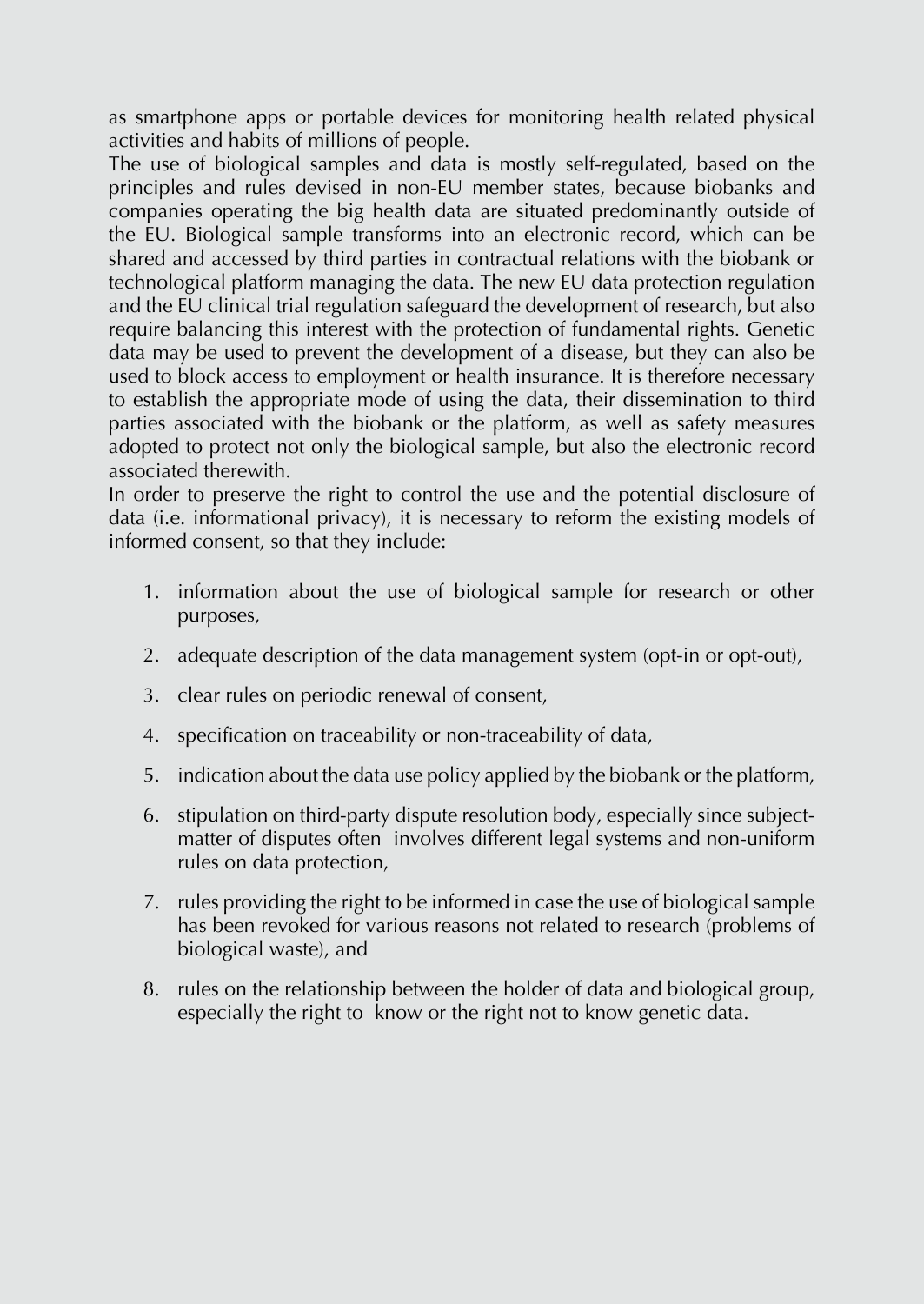# **Healthcare Justice and the Personal Perspective**

#### **Elvio Baccarini**

Faculty of Philosophy, University of Rijeka, Rijeka, Croatia

It is still uncertain whether personalized medicine will increase or reduce healthcare costs. In the case of increase of costs, issues of health care justice will be exacerbated. We must be ready for the bad scenario. Elsewhere I endorse a justification of decisions in healthcare justice that is respectful of slightly idealized personal perspectives. Justification of allocation of healthcare support must be provided by reasons for which we can reasonably expect that they will be accepted by all relevant agents as reasonable (free and equal). At the end, I justify a strong, but not absolute, priority of life-prolonging therapies.

I the present paper I analyse reasons that are relevant in the debate. Precisely, my main question is which kind or reasons an agent must accept as reasonable (free and equal) in order to renounce to life prolonging-therapies, in the context of competing demands in conditions of scarcity. My main focus is on fair distribution of primary goods and the fair opportunity to realize human goods.

#### **Personalised medicine from the socio-economic perspective: evolutionary or revolutionary?**

#### **Maks Tajnikar and Petra Došenović Bonča**

University of Ljubljana, Faculty of Economics, Ljubljana, Slovenia

Cutting and reassembling DNA, choosing your baby's gender, 3D printed body parts, big data in healthcare, robotic surgeries etc. are no longer science fiction. All these new developments are already changing medicine and many times innovations are breath-taking. But the question arises whether the development of personalised medicine will indeed be revolutionary from the socio-economic perspective. Will it revolutionize our economic system in a similar way as the steam engine during the industrial revolution? Competition in the Middle Ages led to the development of new factors of production resulting in important societal changes and development of capitalism – economic system based on private ownership of the means of production and their operation for profit. How profound will be the impacts of personalised medicine on our society and market economies?

Supply based on available production technologies will continue to be based on both labour and capital and personalised medicine will not change this fact although types and forms of both labour and capital will likely change due to personalised medicine. This implies that personalised medicine will not shake the foundations of capitalism. It could, however, have an impact on the functioning of the markets. Both simple prehistoric forms of markets and markets today play two roles.

The first role of the market is to adjust the supply to the demand and use the price mechanism to rationalize demand to the level of available supply. In some economic activities such as education, health care and public transport these two functions have already lost their role. Satisfaction of needs is no longer a reflection of preferences at a given budget constraint. Accessibility is not based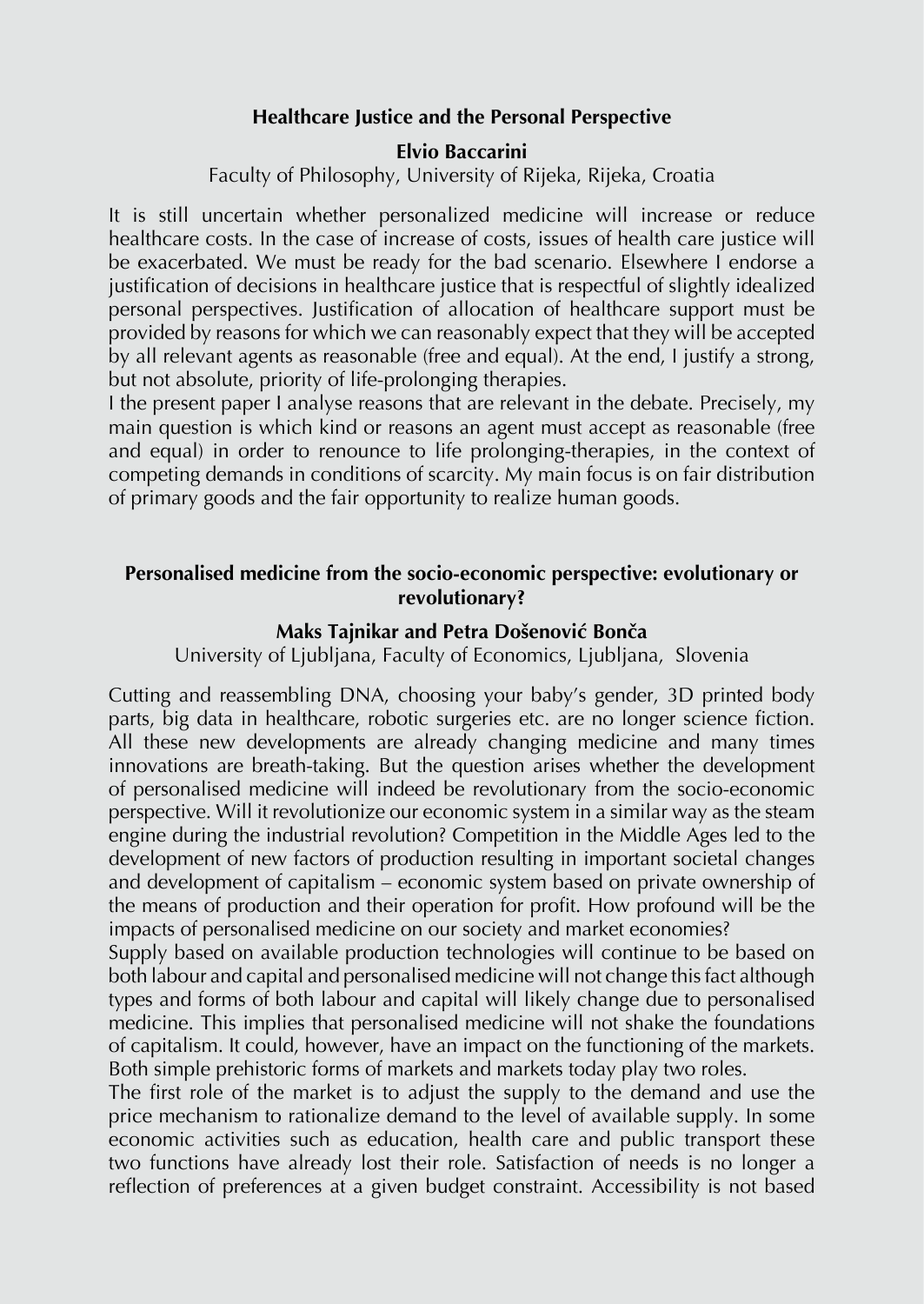on willingness and ability to pay but on more objectively identified needs of the population. Big data, genetic medicine, virtual image of the body as elements of future personalised medicine are becoming tools for identifying actual needs of the target population making the market inefficient and thus redundant for allocating rare resources to maximise social benefit. A more objective identification of needed goods and services will also enable a more precise planning of their supply instead of prices signalling surplus or shortage of demand. All described changes will impact how the needed services are funded and also how their supply is organised implying that personalised medicine could have an impact on the role of markets and competition between different sectors.

In addition to intersectoral competition personalised medicine will also impact competition within sectors which is the second role of the market. Successful innovations that are more cost-efficient and cost-effective will replace many of the existing approaches for patient care. Development of such new approaches, techniques, medicines and equipment is motivated by extra profits – reward that is harvested by capitalists and created through within sector competition. This implies that any intervention that will target this reward and private ownership of extra profits will impede further development of personalised medicine. Preventing reward for innovation to a select few thus cannot result in the spread of the benefits over the population. Spread of benefits requires wide accessibility that requires an increased role of collective funding not only through the state but – in case of personalised medicine – also life-long insurance. This will play a vital role in achieving that the overall population and not only the wealthiest benefit from breakthrough advances in medicine.

All described impacts of personalised medicines are large but they are less a revolution and rather an evolution given that they are not likely to change the existing capitalist economic system.

#### **STEM as a stem of a more cost-effective personalized medicine**

# **Davor Mance1** , **Diana Mance2 and Sergej Nadalin3**

1 Faculty of Economics, University of Rijeka,Rijeka, Rijeka, Croatia 2 Department of Physics, University of Rijeka, Rijeka, Croatia 3 Faculty of Medicine, University of Rijeka, Rijeka, Croatia

STEM is an acronym for academic disciplines of Science, Technology, Engineering and Mathematics and is used to describe scientific education. A comprehensive list of STEM disciplines does not exist but the list among others includes: physics, chemistry, biology, biochemistry, genetic research, neurobiology, neuropsychology, psychology, biomechanics, bioinformatics, nanotechnology, robotics, mechanical engineering, industrial engineering, chemical engineering, pharmacology, mathematics, mathematical biology, operations research, statistics, electronics, information technology, acoustical engineering, radiology, and environmental sciences, just to mention the ones of interest to personalized medicine.

Economics considers a Pareto improvement if at least one of the two, or preferably both of the following results are achieved: firstly, one may achieve the same effects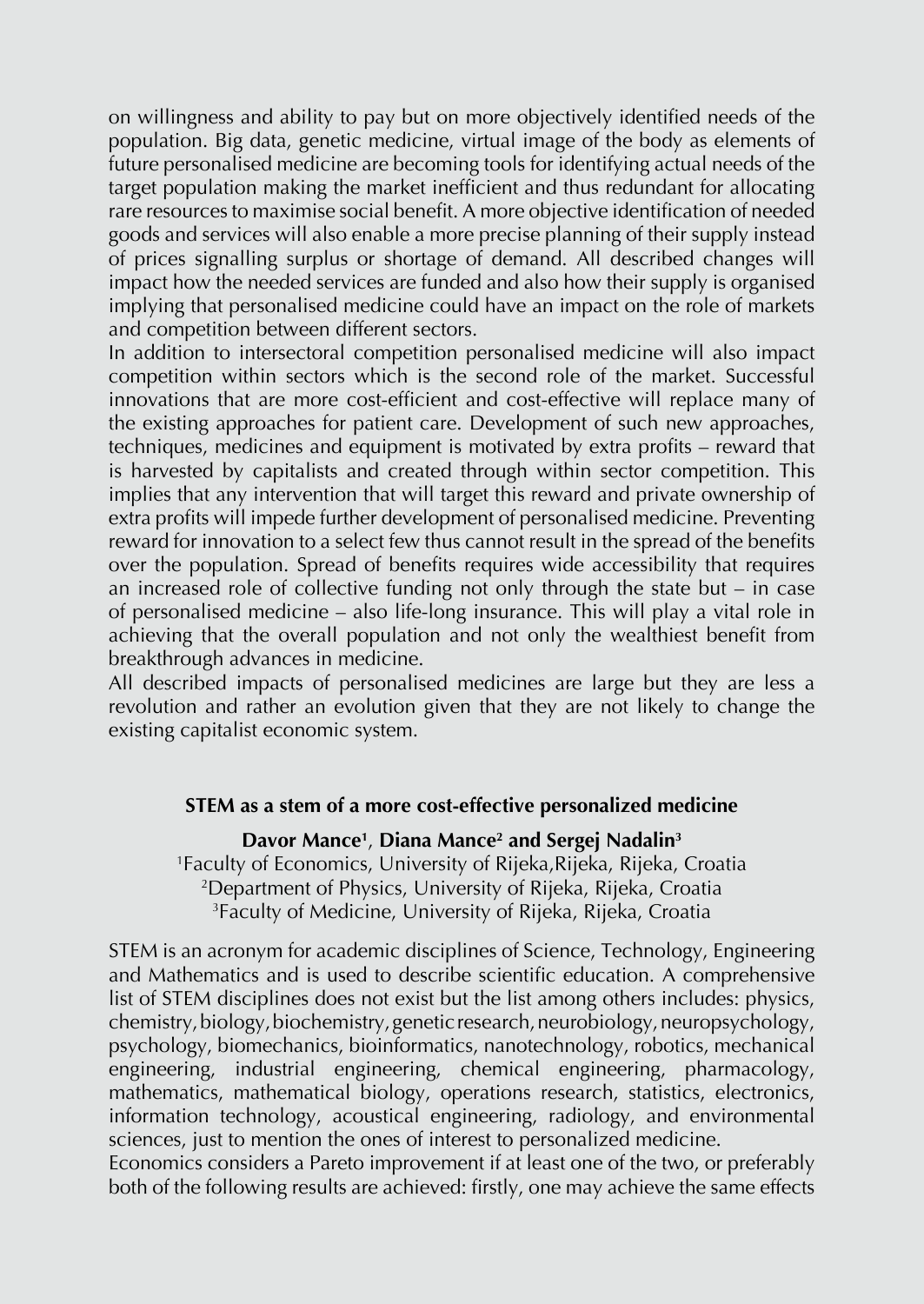at lower costs, and secondly, one may achieve better results at same costs. Finally, one tends to achieve both: better results at lower costs. The three combinations are all Pareto improvements and are part of the economic evolutionary development process called innovation.

Innovation is a process of ideas hybridisation. Just as biological sexual evolution, the human technological evolution is also based on recombination of information, and that is not a metaphor. Innovation with recombination of ideas for humane purposes requires virtue, and virtue equals cooperative behaviour that requires institutions. Institutions are rules shaping human behaviour, strengthening mutual trust for the purposes of cooperative behaviour. Without cooperation there is no recombination of ideas, no multidisciplinary research, and no progress. One scientific discipline is not enough. Cooperation among and between sciences in a multidisciplinary environment is a necessary precondition for innovation and improvements in medicine in general and in the subfield of personalized medicine in particular.

Personalized medicine is an attempt to make medicine more efficient and less costly, by making it more patient centred and thus less redundant. We shall give some examples of how interdisciplinary work may create some innovation in personalized medicine. Medical problems are getting more complex, more specific, and more personal indeed. Personalized medicine gives us thus the ability to analyse problems more quickly, and more specifically. Only the availability of sophisticated and specialised technologies in an open, networked, dynamic and collaborative social environment enables us to combine and recombine the available scientific resources so that they better address the requirements at hand.

# **Implementation of Personalized Medicine in Croatia: Where do we Stand and how to Proceed**

# **Marija Kaštelan Mrak1 , Danijela Sokolić<sup>1</sup> and Renata Dobrila Dintinjana2**

1 Faculty of Economics, University of Rijeka,Rijeka, Rijeka, Croatia 2 Faculty of Medicine, University of Rijeka, Rijeka, Croatia

Personalized medicine is a powerful health care technology that enables higher precision of predictions, informed decisions and probably more effective individually based treatments. On the other hand, it requires modeling of a new system that takes into consideration the need to (re)design the whole infrastructure evolving R&D advancement, treatment dissemination and creation of awareness, both by the medical profession, regulators and the broader public. An interdisciplinary teams and personnel with various competencies (from genomic testing to big data interpreting) is needed for supporting the emergence of an adaptive medical infrastructure capable of developing technology and processes. In order to accommodate all those changes, new architecture of health care system is needed. The role of economists is to forecast differences in cost-efficiency on a set of processes and agents.It is of utmost importance to assess current state in the sector. In order to do so, we have conducted a survey on Croatian medical doctors in the medical categories most exposed to personalized medicine tools and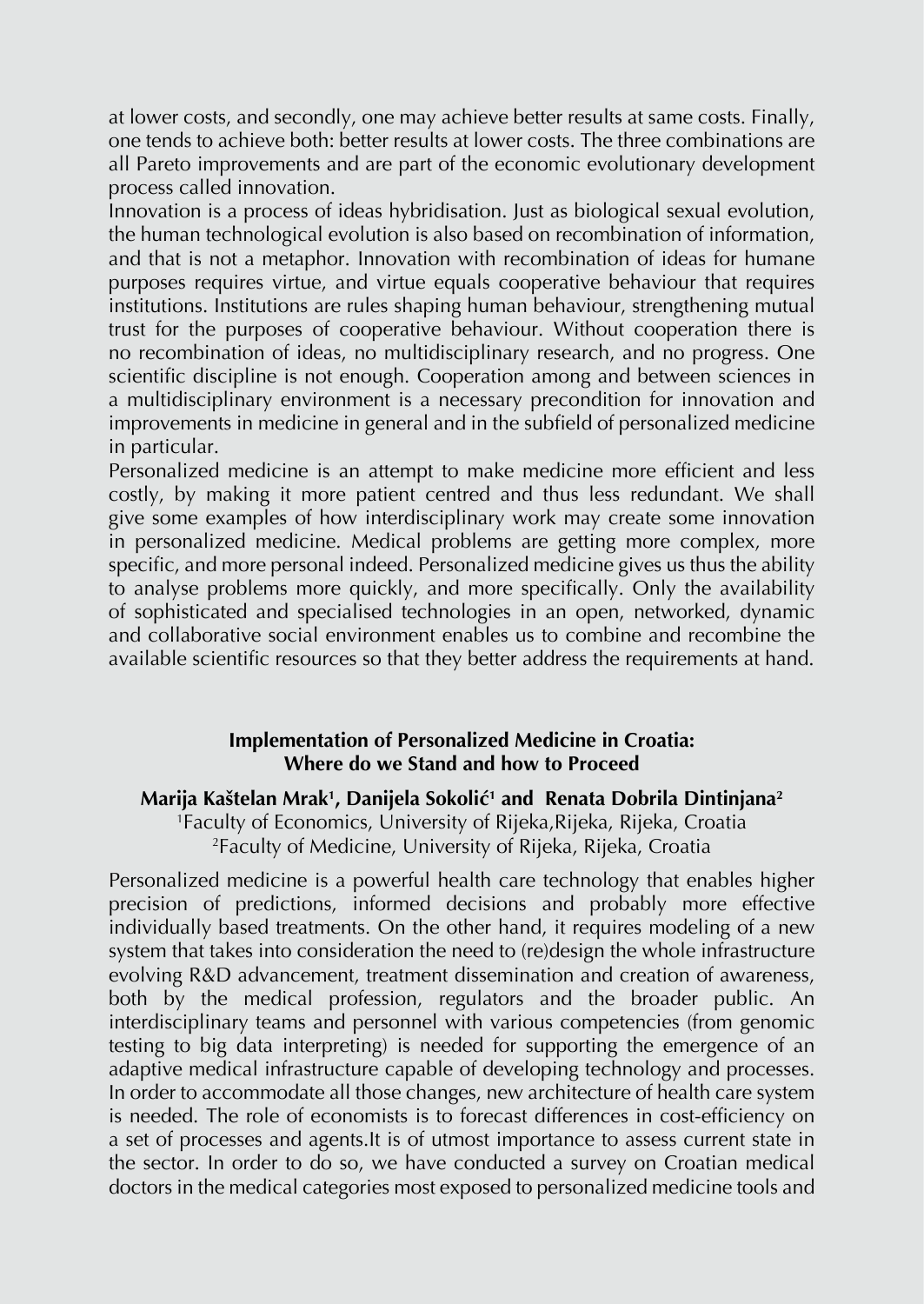methods` developments (i.e. oncology, gastroenterology, etc.). Research focuses on standpoints of Croatian medical doctors regarding **current state of personalized medicine implementation** in the Croatian health care system, **institutions relevant for enabling** its development into existing system, as well as **perceived obstacles**, most important challenges and necessary steps that have to be taken in order to implement new technology, processes and regulation into Croatian health care system. Lastly, we summarize open issues that require substantial research efforts in the future.

**Keywords**: Personalized medicine, health care infrastructure, organizational design

# **Recent EU Developments on the Reverse Payment Settlements in the European Pharmaceutical Market**

# **Ana Pošćić**

Faculty of Law, University of Rijeka, Rijeka, Croatia

The presentation will discuss the major EU competition law developments in the pharmaceutical sector. Decisions in Lundbeck, Servier and J&J/Novartis provide guidance on how the European Commission approaches intellectual property and regulatory issues that delay generic entry. Special attention is on the concept of the reverse patent settlements or pay for delay agreements. Reverse patent settlements are situations where patent holder agree to make a payment to potential competitors who have threatened to enter the market and challenge the patent's holder right to the patent. Particular emphasis will be on the General Court decision that upheld the Commission's Lundbeck decision and ruled for the first time that pharma pay-for-delay agreements breach EU antitrust rules.

# **Regulatory Requirements relating to Certification of Medical Devices**

# **Mijo Božić**

University of applied sciences Ludwigsburg, Ludwigsburg, Germany

In April 2017, two new regulations on medical devices were adopted. They entered into force on 25 May 2017. The new rules will apply after a transitional period – three years after entry into force for the regulation on medical devices and five years after entry into force for the regulation on in vitro diagnostic medical devices. Provisions on notified bodies, competent authorities, cooperation among member states and establishing medical device coordination group become effective on 26 November 2017. The presentation examines issues of practical relevance to certification of medical devices, whereby a special focus is on individualized medical products.